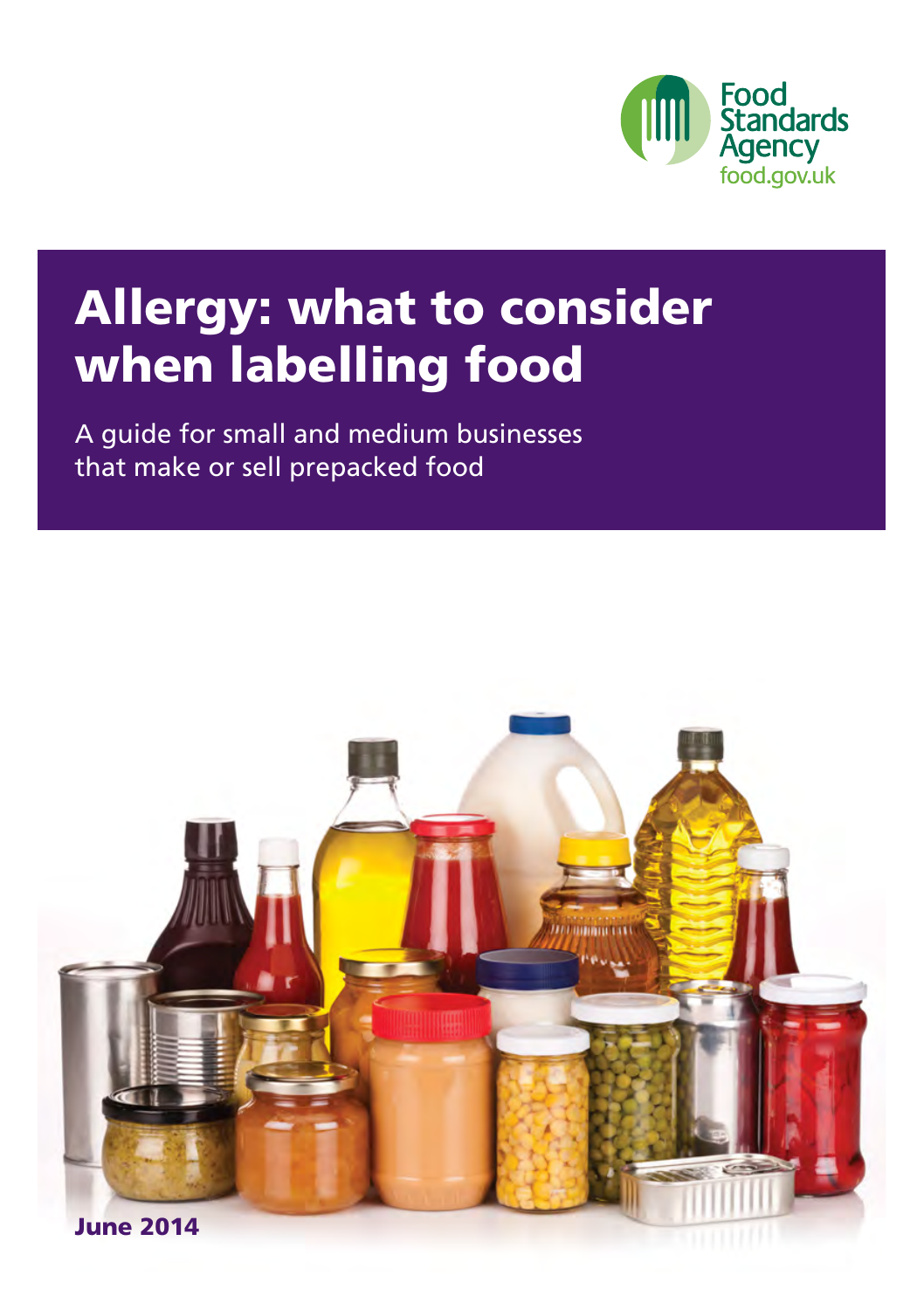# **Contents**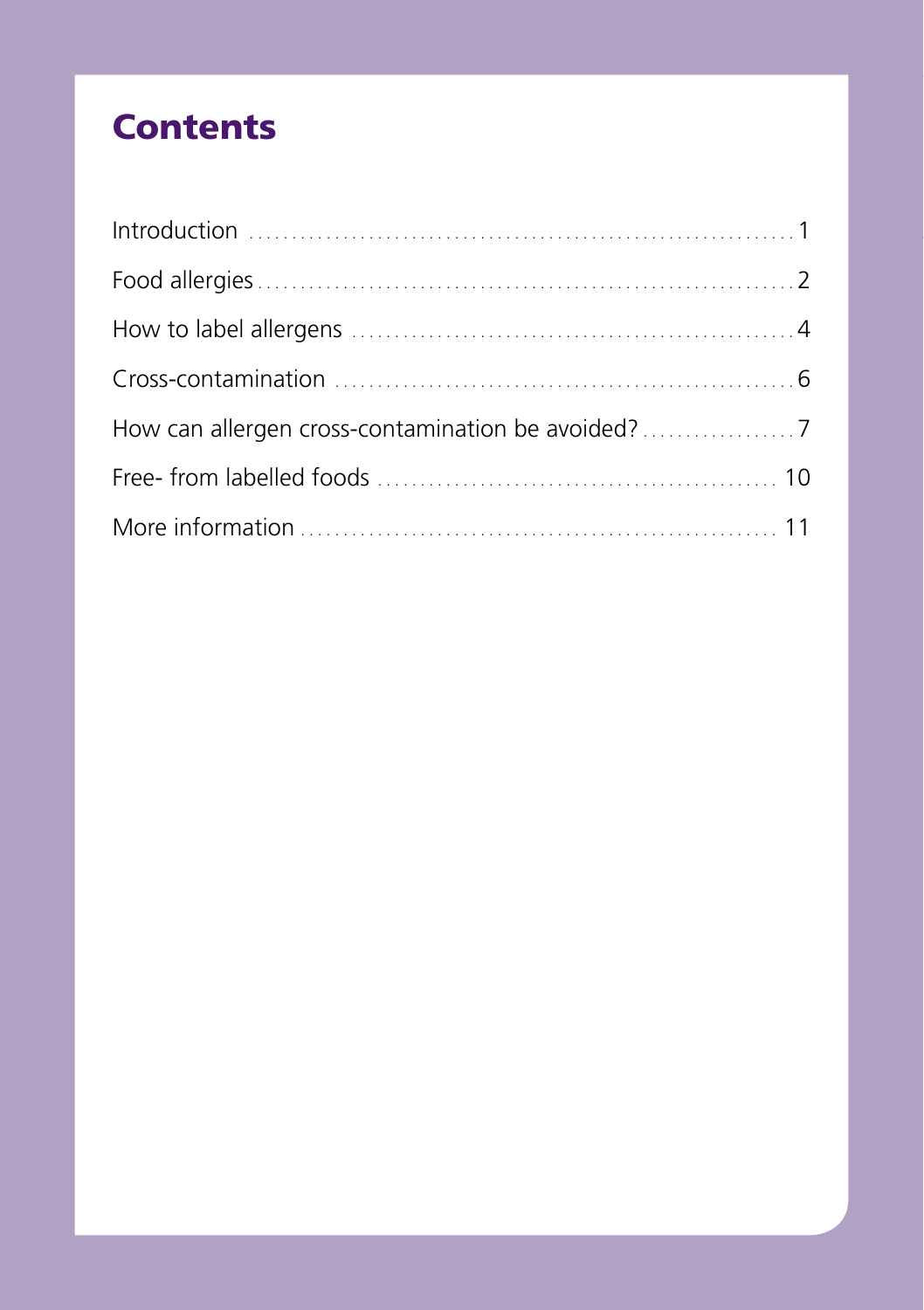# Introduction

### Who is this booklet for?

This booklet is for small businesses producing prepacked foods. It will help you decide what you should put on the label if foods you produce contain ingredients that some people are allergic to.

### What does 'prepacked' mean?

'Prepacked' refers to any food put into packaging before being placed on sale, when all the following things apply:

- the food is either fully or partly enclosed by the packaging
- the food cannot be altered without opening or changing the packaging
- $\bullet$  the product is ready for sale to the public or to a catering establishment

### Food labelling, allergies and the law

Food allergens used as ingredients or processing aids must be declared. See the EU Food Information for Consumers (EU FIC) Regulation No.1169/2011.

Food must not be placed on the market if it is considered to be harmful to health (see Article 14 of EU General Food Law Regulation 178/2002). Food labelling information is important in deciding if a food is safe to eat and to prevent consumers from accidentally eating a food which will make them ill.

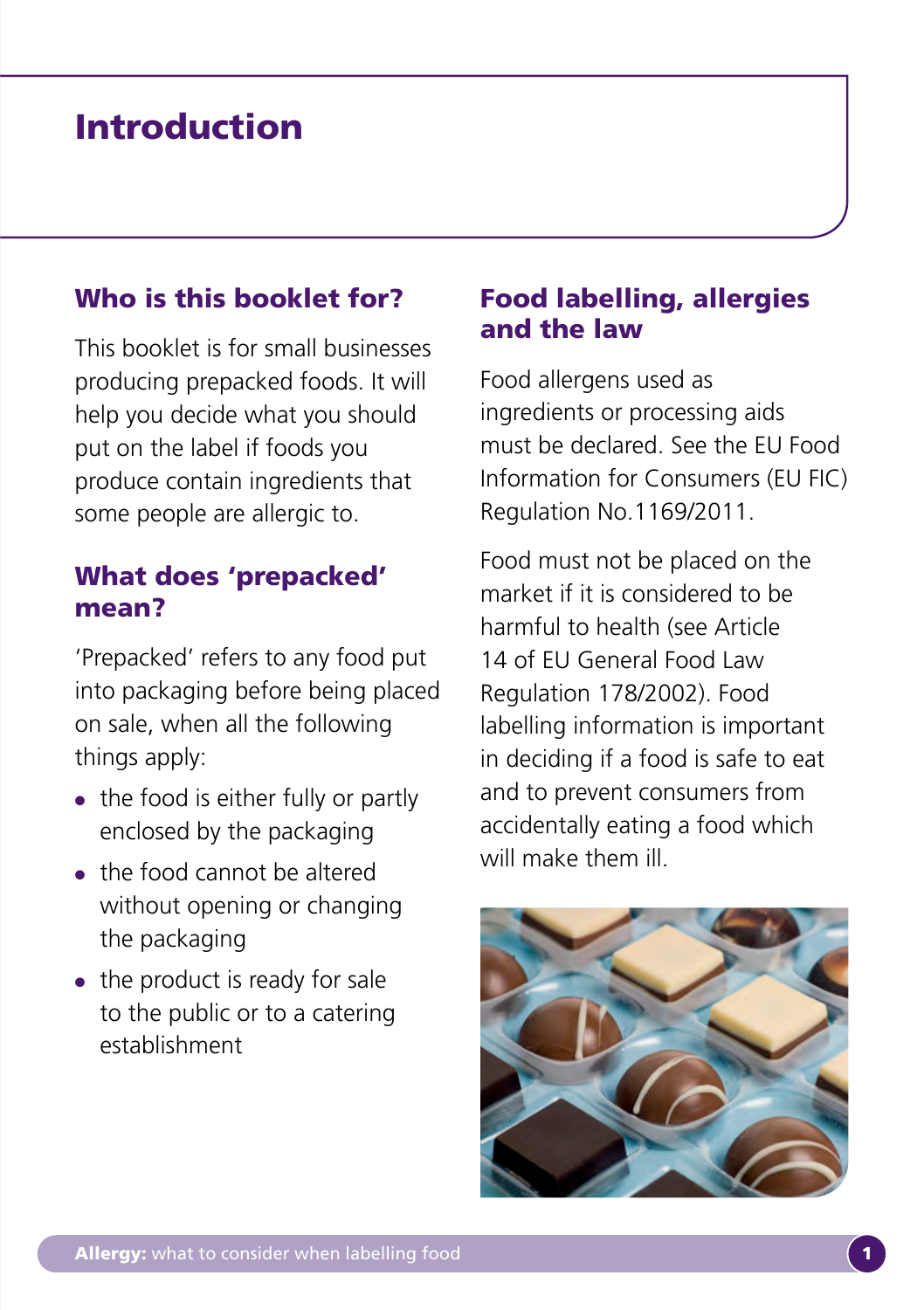# Food allergies

Some people are allergic to certain foods. Eating these foods could make them ill and may even be life threatening. There is currently no cure for food allergies and the only way to manage this is to avoid the food that makes you ill.

#### Allergens

Allergens are proteins found in food and there is usually more than one in a food which can make you ill.

An allergic reaction can be produced by a tiny amount of the ingredient that a person is sensitive to; for example a fragment of peanut or just one or two sesame seeds.

Symptoms of an allergic reaction include stomach upsets, rashes, itching of the skin or mouth, swelling of the throat and difficulties breathing. Around ten people a year in the UK die from allergic reactions to food.

### What foods should I consider?

Although people can be allergic to a wide variety of foods and ingredients, there are certain ones which are particularly important when labelling products.

The allergen rules within the EU Food Information for Consumers Regulation (EU FIC) will change how allergens are labelled on

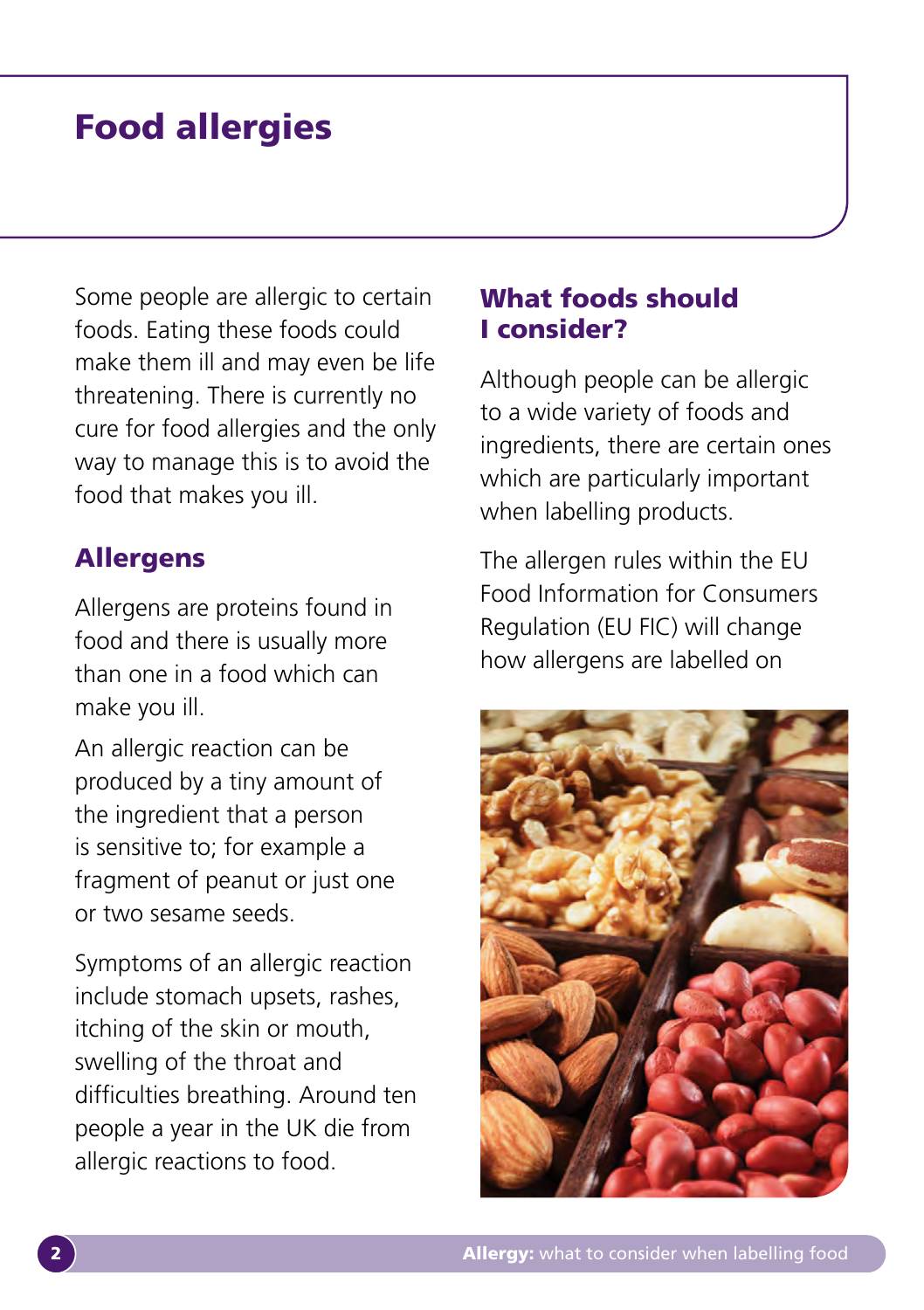prepacked foods sold in the UK. The new rules will apply on 13 December 2014 and will be enforced in the four UK nations (England, Scotland, Wales and Northern Ireland) by the Food Information Regulations 2014. The EU FIC lists fourteen major allergens (see list below) which will need to be emphasised within the ingredients list.

#### IMPORTANT

Some ingredients do not need to be declared as they have been highly processed and the allergen has been removed and considered to be safe (for example refined soya oil or glucose syrups).

#### **These allergens are:**

- cereals containing gluten (such as wheat, (including spelt and khorasan), rye, barley and oats and their hybridised strains)
- crustaceans (for example prawns, crab and lobster)
- eggs
- $\bullet$  fish
- peanuts
- soybeans
- milk
- nuts (namely almonds, hazelnuts, walnuts, pecan nuts, Brazil nuts, pistachio nuts, cashew, macadamia nuts or Queensland nuts)
- celery (including celeriac)
- mustard
- sesame
- sulphur dioxide/sulphites (preservatives used in some foods and drinks) at levels above 10mg per kg or per litre
- lupin
- molluscs (for example clams, mussels, whelks, oysters, snails and squid)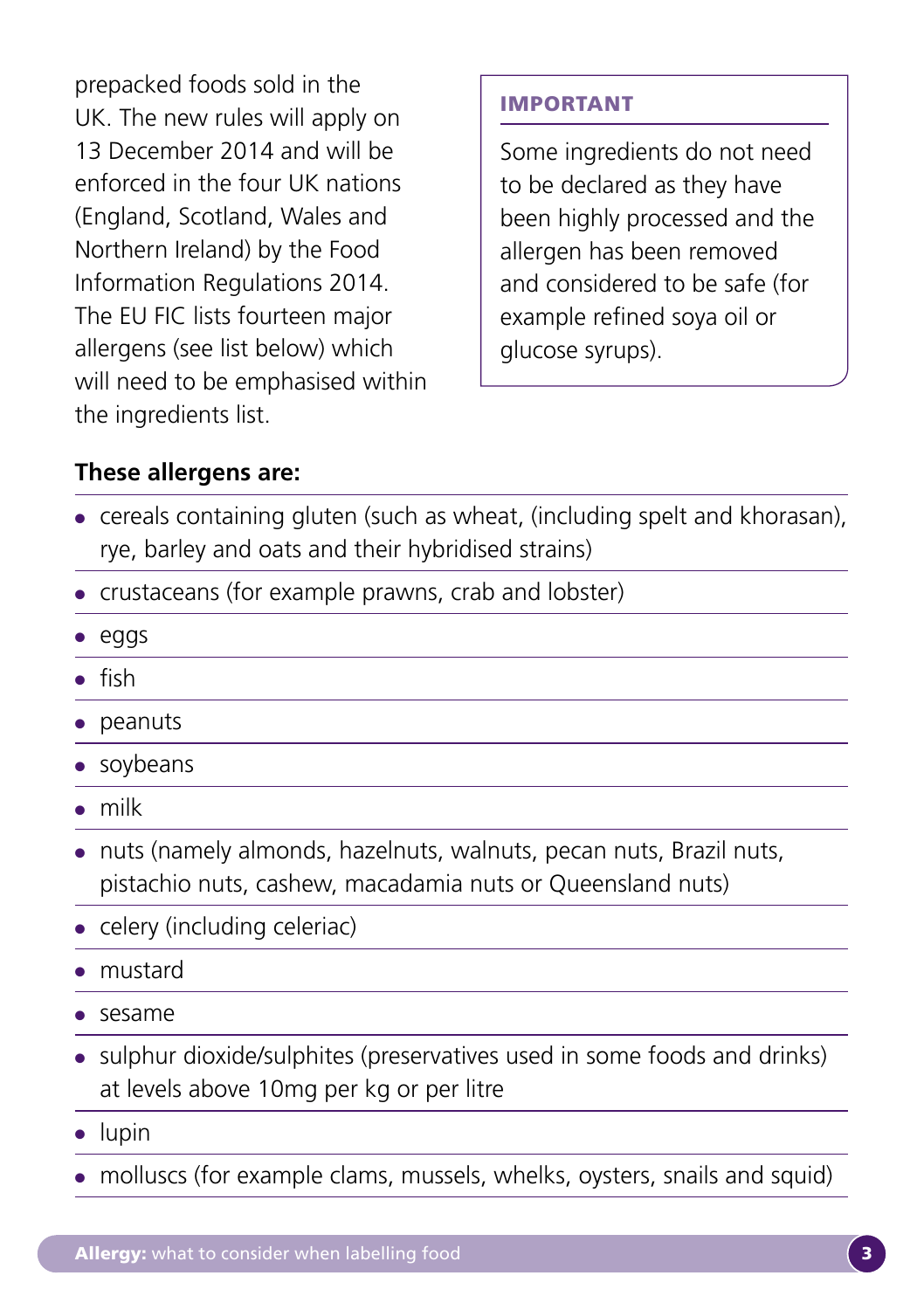# How to label allergens

You should declare the presence of allergens which are used as ingredients within the ingredients list for the prepacked food. You can choose the method you want to use to emphasise the allergen in the ingredients list. This can be done by listing them in **bold** or contrasting colours or underlining. For example:

#### **Old**

**INGREDIENTS:** Water, Carrots, Onions, Red Lentils (4.5%) Potatoes, Cauliflower, Leeks, Peas, Cornflour, Wheatflour, Salt, Cream, Yeast Extract, Concentrated Tomato Paste, Garlic, Sugar, Celery Seed, Vegetable Oil, Herbs and Spice, White Pepper, Parsley.

#### **New**

**INGREDIENTS: Water, Carrots,** Onions, Red Lentils (4.5%) Potatoes, Cauliflower, Leeks, Peas, Cornflour, **Wheat**flour, Salt, **Cream**, Yeast Extract, Concentrated Tomato Paste, Garlic, Sugar, **Celery** Seed, Sunflower Oil, Herbs and Spice, White Pepper, Parsley.



You may also decide to use an allergy advice statement on the product label to explain how allergens are emphasised within the ingredients list, for example: 'Allergy Advice: for allergens, see ingredients in **bold**' or 'Allergy Advice: for allergens including cereals contain gluten see ingredients in **red**'.

Where foods containing allergens do not have an ingredients list, for example a bottle of wine, statements such as 'Contains: sulphites', can be used where sulphites have been added to the product.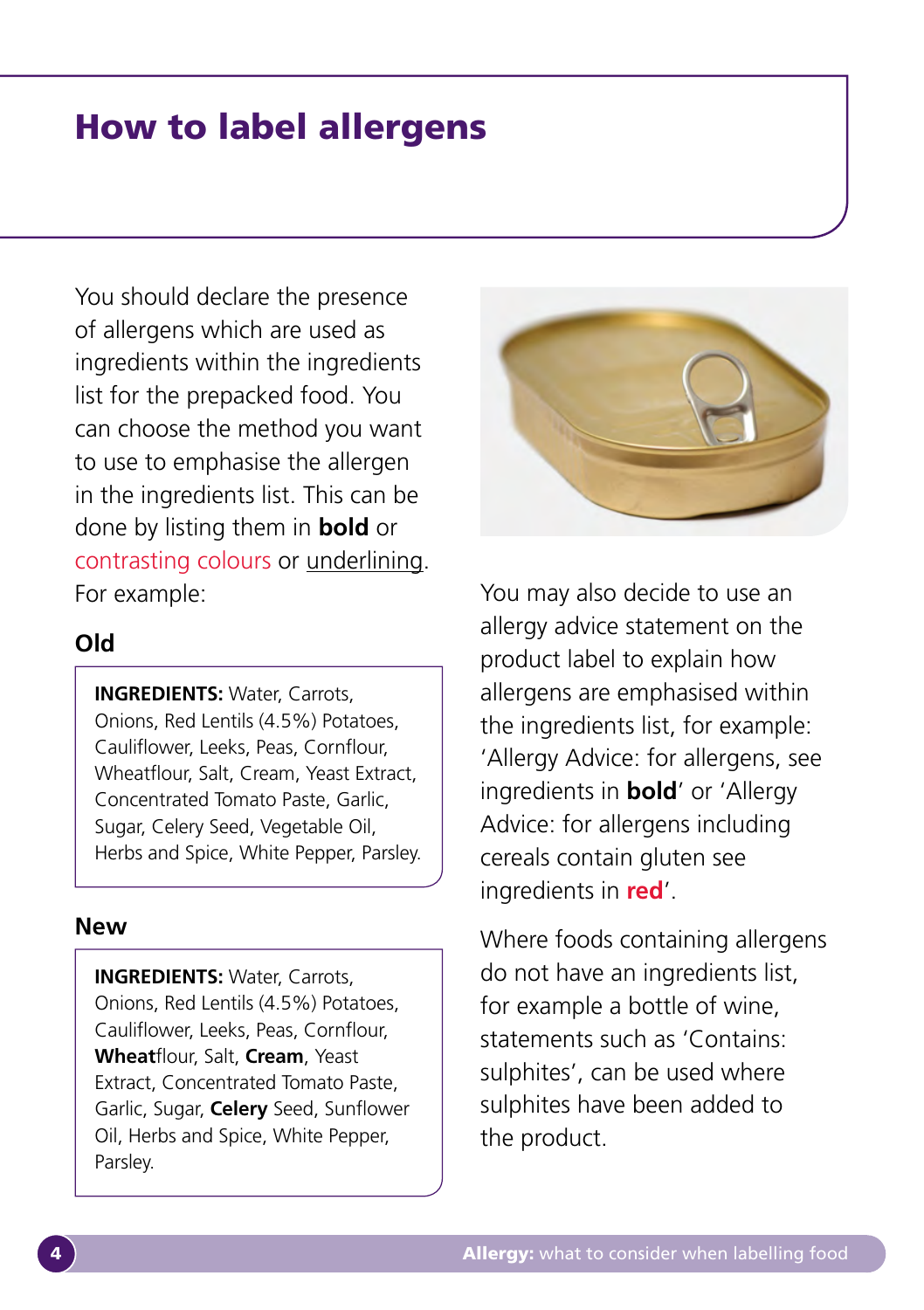### Clear reference to the allergen

Allergens should be declared with clear reference to name of the allergenic ingredient as listed in the EU FIC Annex II; for example 'tofu **(soya)**' or 'tahini paste **(sesame)**'. If there are several ingredients or processing aids in a food which come from a single allergen, then the labelling should clearly emphasise each ingredient or processing aid concerned – for example 'skimmed **milk** powder, whey **(milk)**…'

# The use of 'contains' type statements

The voluntary use of allergen statements such as 'Contains: milk and nuts' to repeat allergen ingredient information already given in the ingredients list will no longer be allowed. All information about allergenic ingredients must be in a single place and that is within the ingredients list.

# Distance selling

The EU FIC rules on distance selling concern businesses which sell foods online and/ or by telephone/ catalogue order. If you sell prepacked foods in these ways you will need to provide the same level of information on allergens, on your website or catalogue for instance, as when food is bought from a retail environment. This is so allergen information is made available to the consumer before they decide whether or not to buy the product. The allergen information needs to be made available at the point of purchase and upon delivery.

The distance selling rules do not apply to prepacked foods sold through vending machines. Nevertheless, prepacked food manufacturers should ensure that correct allergen information appears on the food labels regardless of the method by which it is sold.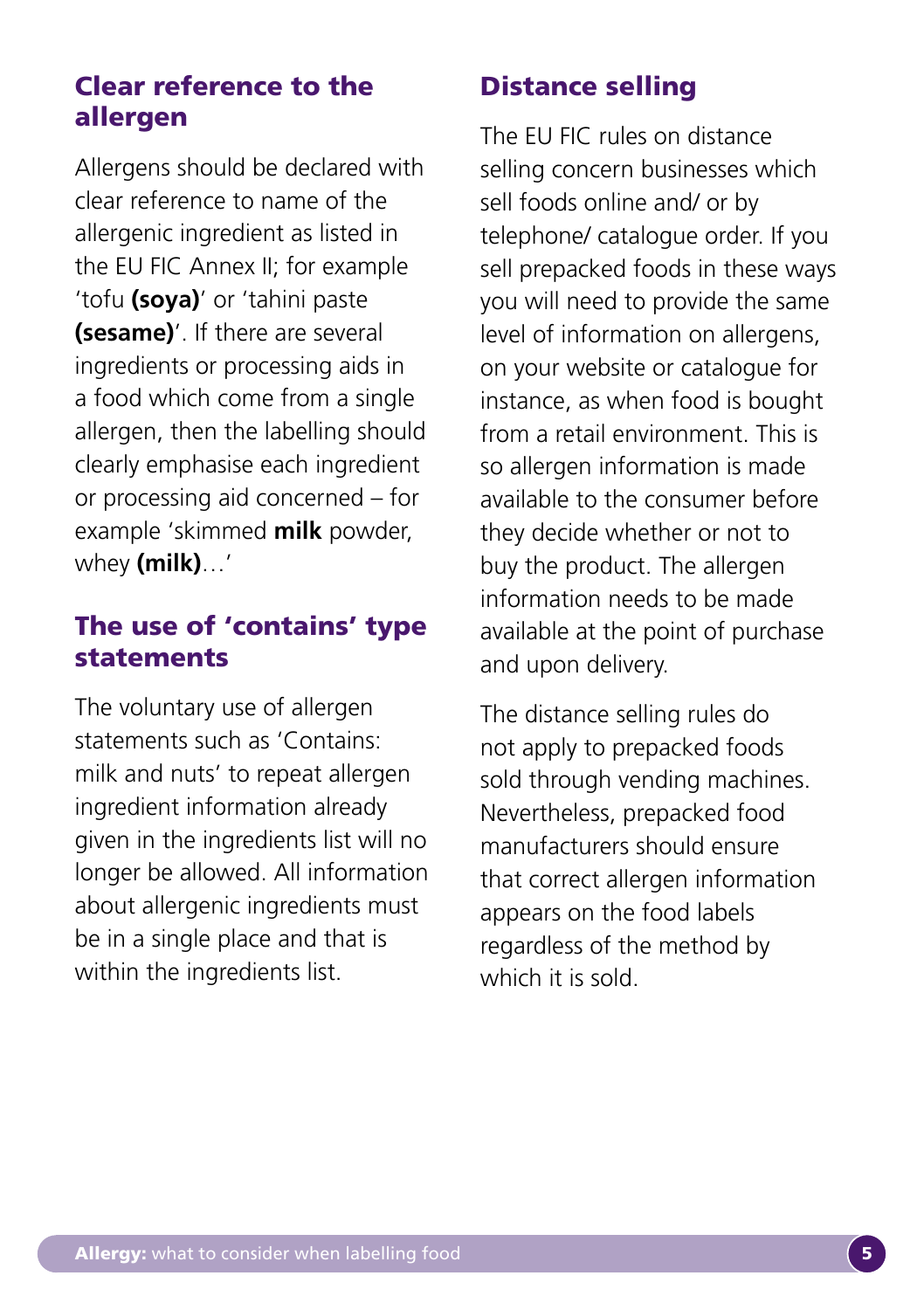# Cross-contamination

Sometimes traces of allergens can get into products unintentionally during the manufacturing process or during transport or storage. This is called 'cross-contamination'.

Ideally, you should prevent this from happening (see the section 'How can allergen crosscontamination be avoided?'); but in some circumstances this may not be possible. Some manufacturers choose to say on the label that a certain food could have got into the product unintentionally and this is called precautionary allergen labelling, for example 'may contain' type statements. This type of labelling is voluntary and is not covered by the provisions set out in the EU FIC.

#### Precautionary allergen labelling

If you think there is a real risk of a food product being affected by cross-contamination with an allergen you may choose to



say so on the label using one of these phrases:

- **'may contain X',**
- **'not suitable for someone with X allergy'**

#### IMPORTANT

Precautionary allergen labelling should only be used following a thorough risk assessment when you think there is a real risk of allergen cross-contamination that cannot be eliminated.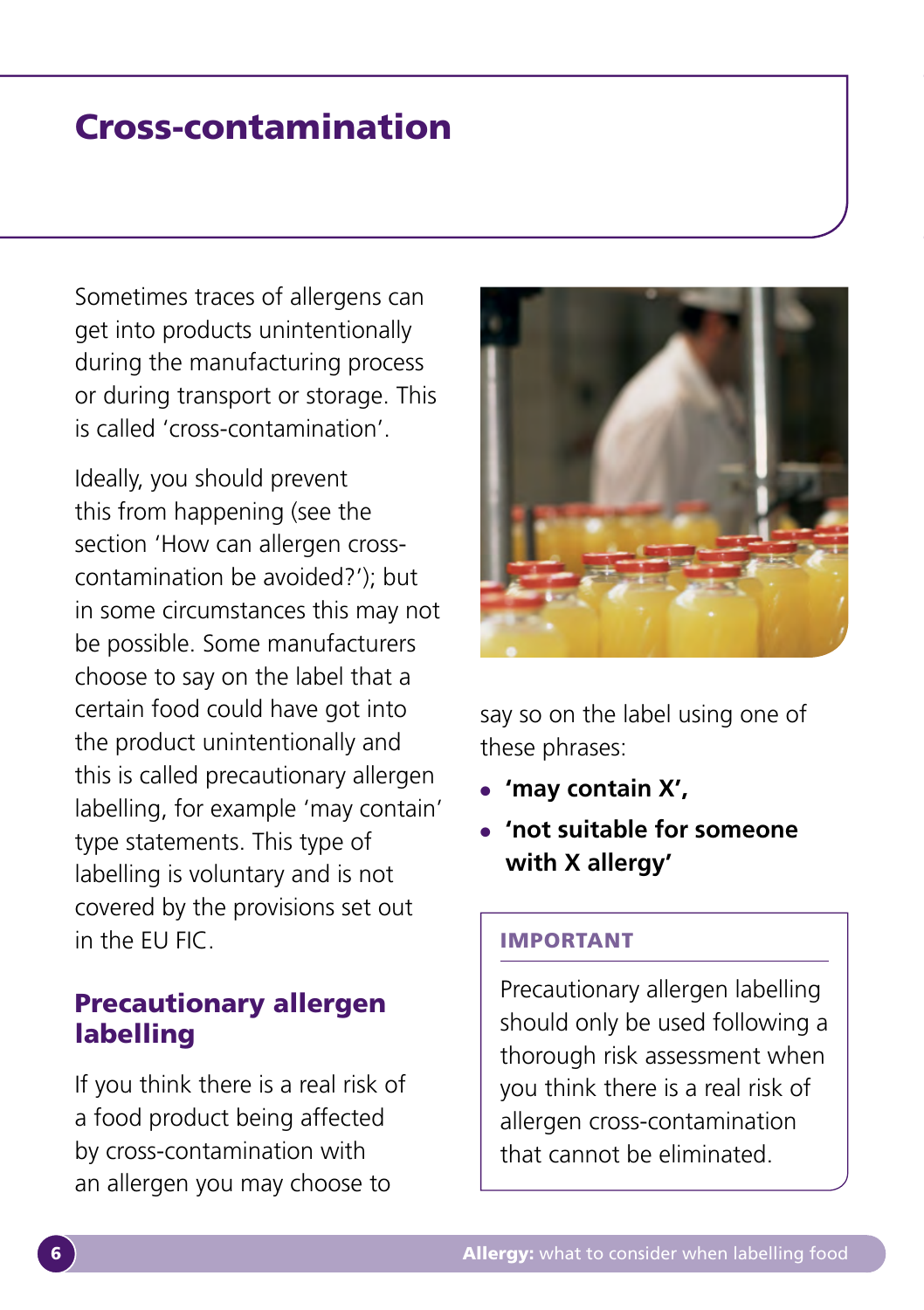# How can allergen cross-contamination be avoided?

There are several ways crosscontamination can occur, but with careful management many of these risks can be avoided or reduced. Some of the areas to think about are described below:

### Staff awareness

All staff involved in handling ingredients, equipment, utensils, packaging and final food products should be aware of the situations in which foods can be cross-contaminated by an allergenic food.



# **Design**

The ideal approach to avoiding cross-contamination with allergenic foods is to have separate production facilities for specific products. Alternatively, you may be able to make the food containing the allergenic food on a separate day, or at the end of the day, and then thoroughly clean the production area. However, food manufacturing premises and product ranges vary greatly and these approaches are not always an option.

# Storage

Where possible, allergenic raw materials should be stored away from other ingredients. One way of doing this would be to keep them in sealed plastic bins that are clearly marked or colour-coded.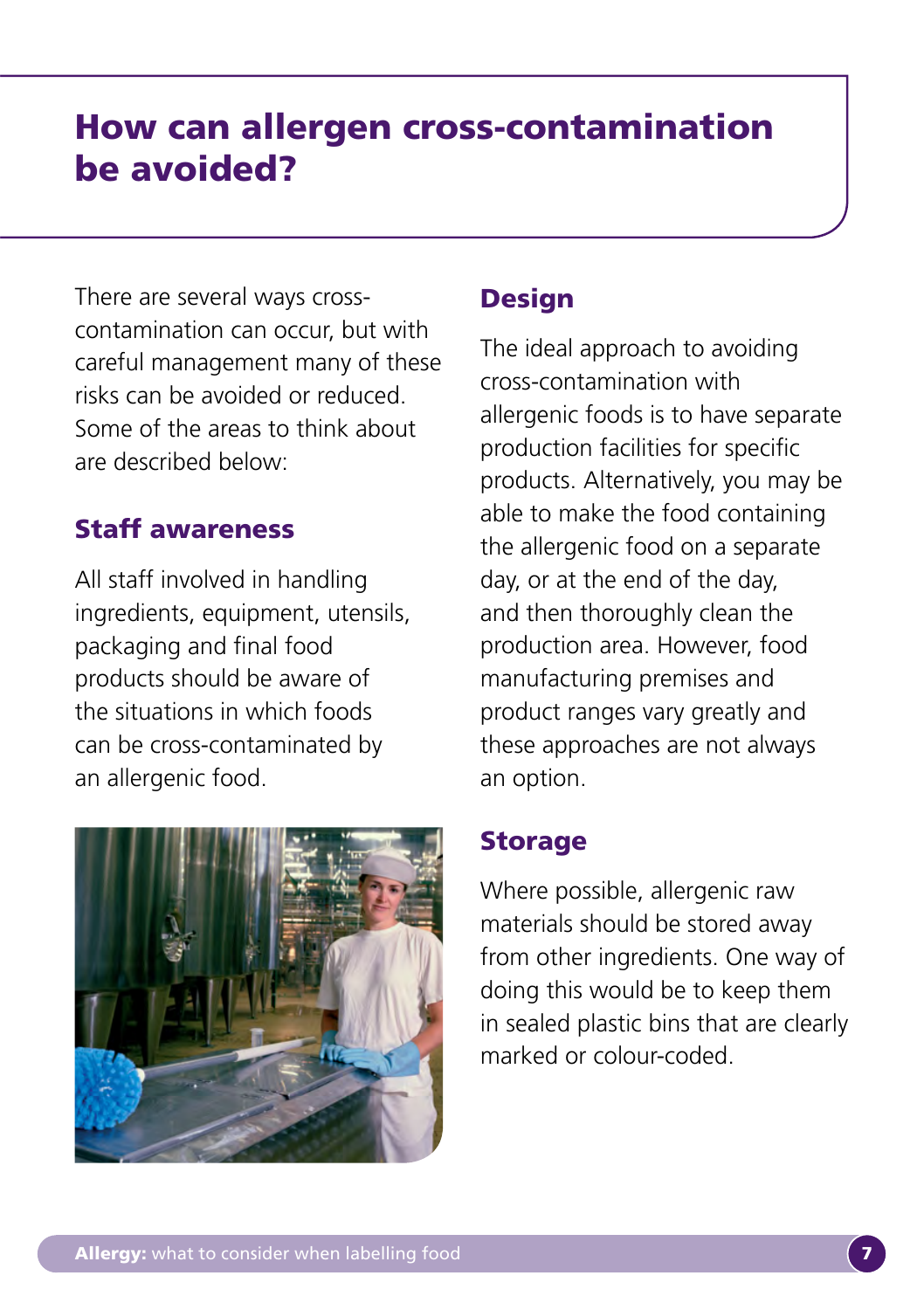# Sourcing your ingredients

You should find out about the allergens present in the ingredients you use and of those used by your suppliers. Any change in supplier should be accompanied by the appropriate checks. It may be possible to manage the risk of cross-contamination by changing a particular ingredient that contains it, or by changing the supplier.

# Cleaning

Very small amounts of some allergens, such as nuts, can cause severe allergic reactions in sensitive people. That is why it is so important to clean thoroughly in a way that reduces the risk of cross-contamination. Cleaning practices that are satisfactory for hygiene purposes may not be adequate for removing some allergens.

There may be times when equipment may need to be dismantled and cleaned by hand to make sure that 'hard-to-clean' areas are free from allergen residues. Even dust contamination by some allergens can cause an adverse reaction.

By developing and following a suitable cleaning regime, you can help minimise allergen crosscontamination and reduce the likelihood of product recalls.

# Packaging

Incorrect packaging and/or labelling is often the cause of allergy-related product withdrawals or recalls. It is vital to ensure that the correct labels are applied to products and any outer packaging. This should be checked regularly, so that accurate information is provided to allergic consumers.

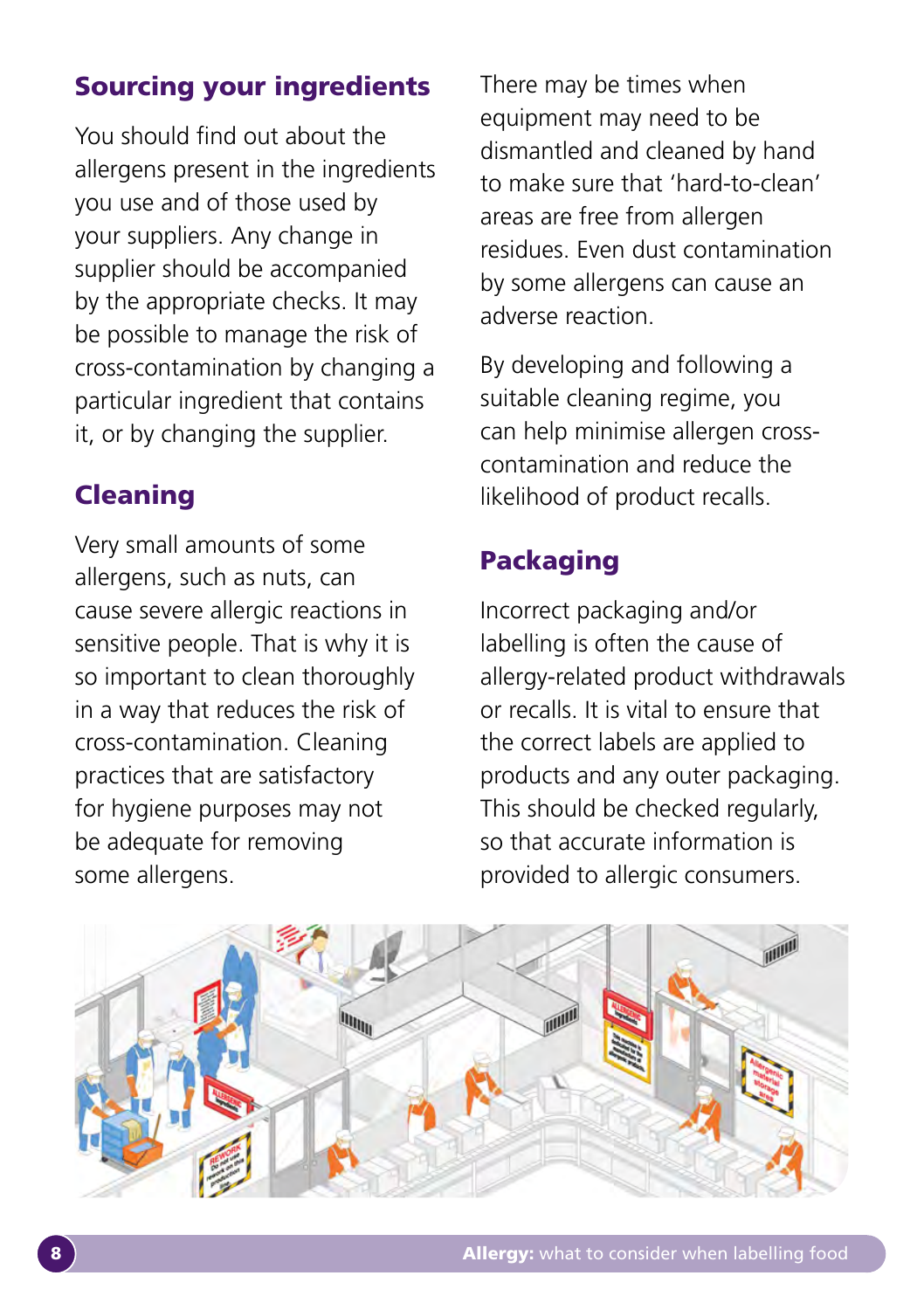Packaging should be removed and/or destroyed at the end of a production run, including any packaging that may be within the wrapping machine. This is to avoid packaging mix-ups when the product is changed.



#### Developing new products or changing existing products

If you start making a new product, or change an existing product, this might mean you could be handling an allergenic ingredient you have not used before. This could lead to cross-contamination of other products produced in the same premises. You will need to assess the risk and decide whether precautionary allergen labelling is appropriate for both the new and existing products.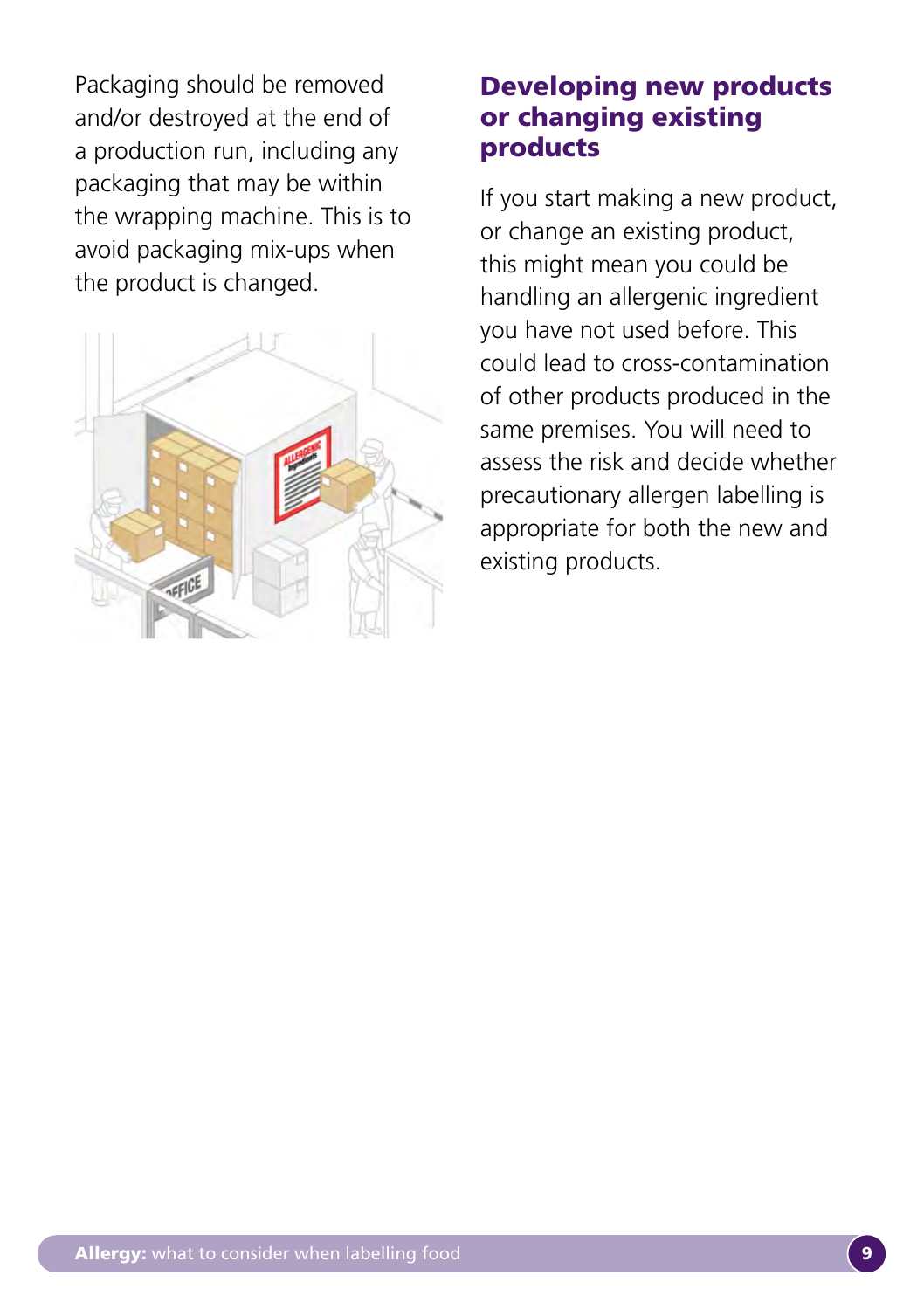# Free- from labelled foods

Some food manufacturers and retailers provide special ranges of foods made without certain common allergenic foods, such as milk, egg or cereals containing gluten.

Some manufacturers choose to exclude certain allergens from their premises. If you are going to print a claim on a label such as 'free from milk' or, 'made in peanutfree factory', it is essential that the claim is based on specific and rigorous controls.

This includes checking that all ingredients, and anything else that comes into contact with the food (such as packaging materials), do not contain the particular allergen. There is specific legislation setting out compositional and labelling requirements for foods making a 'gluten-free' claim.

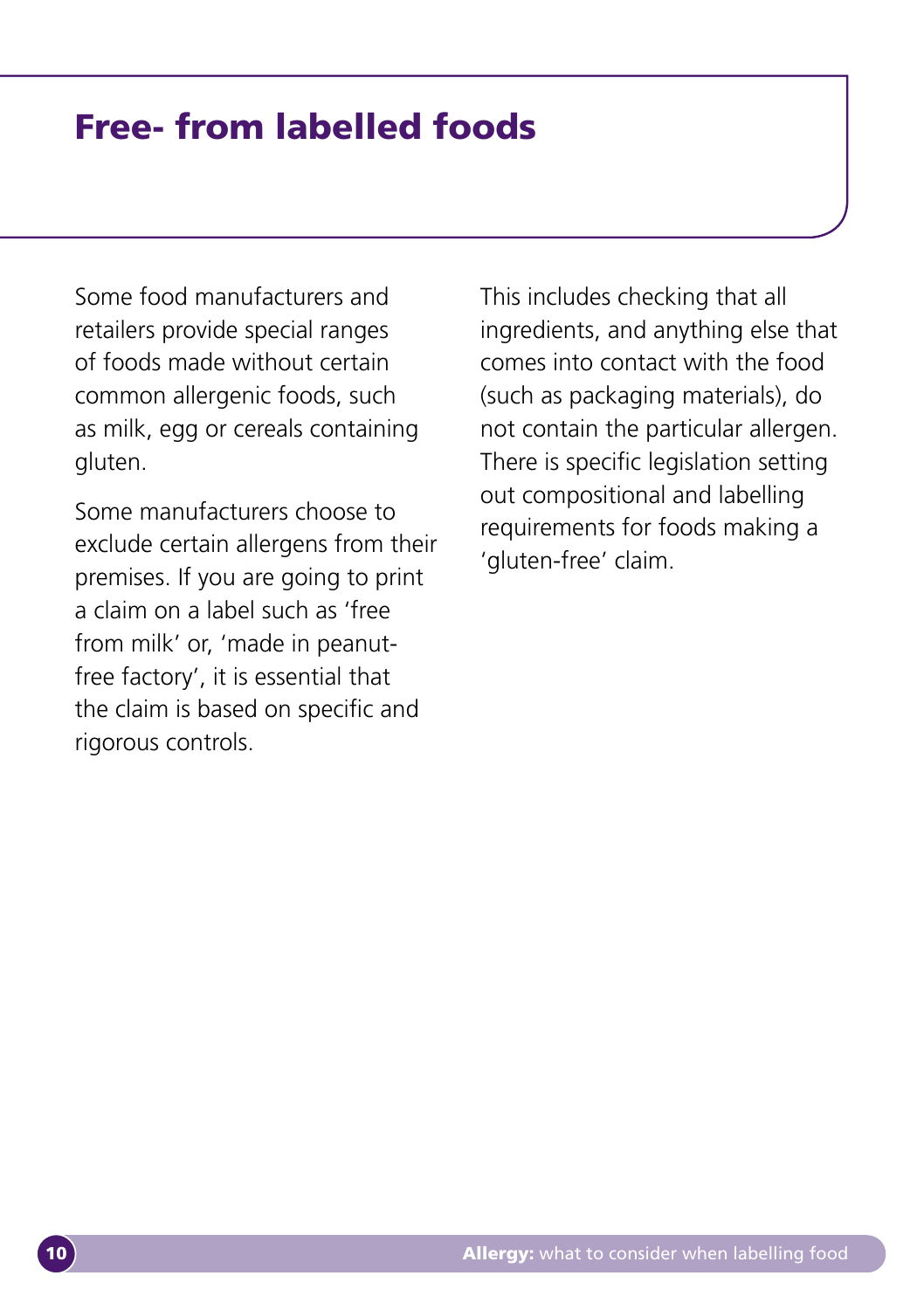# More information

- The FSA's advice on food allergen labelling is available at: **<http://food.gov.uk/science/allergy-intolerance/label>/**
- The FSA online allergen training module can be accessed at: **<http://allergytraining.food.gov.uk>/**
- Commission Guidance on EU FIC **[http://ec.europa.eu/food/food/labellingnutrition/](http://ec.europa.eu/food/food/labellingnutrition/foodlabelling/proposed_legislation_en.htm) [foodlabelling/proposed\\_legislation\\_en.htm](http://ec.europa.eu/food/food/labellingnutrition/foodlabelling/proposed_legislation_en.htm)**
- BRC-FDF Guidance on allergen labelling **[www.brc.org.uk/brc\\_news\\_detail.asp?id=2404](http://www.brc.org.uk/brc_news_detail.asp?id=2404)**
- FSA's advice on 'gluten-free' claims **[www.food.gov.uk/business-industry/guidancenotes/](www.food.gov.uk/business-industry/guidancenotes/allergy-guide/gluten) [allergy-guide/gluten](www.food.gov.uk/business-industry/guidancenotes/allergy-guide/gluten)/**

# Relevant legislation includes:

- The Food Safety Act 1990 and subsequent amendments
- EU Regulation No. 1169/2011 on the provision of food information to consumers (EU FIC)
- Regulation 178/2002 (General Food Law Regulation) on food safety requirements and presentation under Articles 14 and 16

For more information on food allergy legislation, contact the trading standards service at your local authority. To find their contact details see: **[www.food.gov.uk/enforcement/yourarea/](www.food.gov.uk/enforcement/yourarea)**